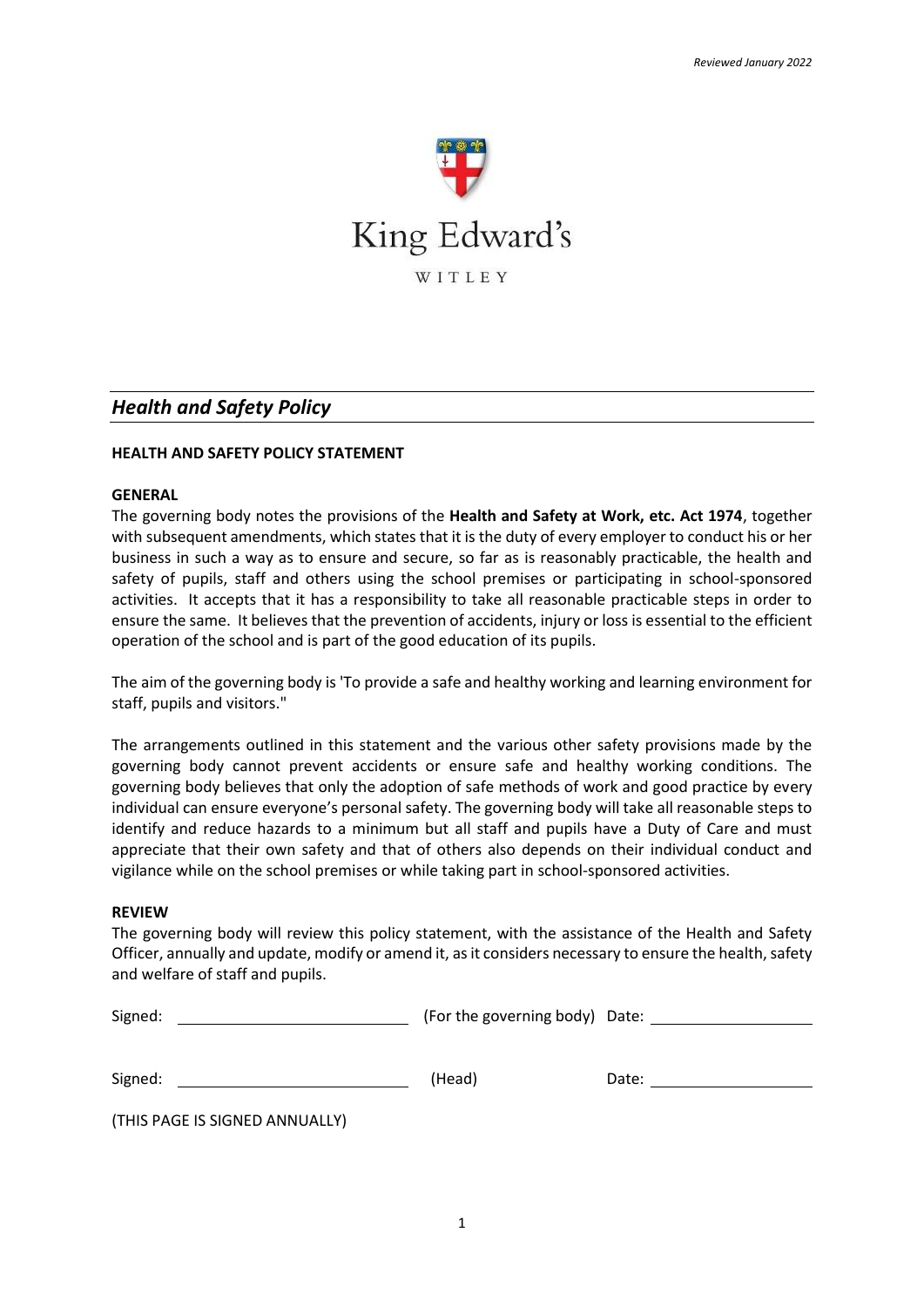#### **ORGANISATION AND RESPONSIBILITIES**

### **MANAGEMENT STRUCTURE**

### **The Duties of the Governing Body**

In the discharge of its duty the governing body, in consultation with the Head, will:

- (a) make itself familiar with the requirements of the **Health and Safety at Work, etc. Act** 1974, together with subsequent amendments, and any other health and safety legislation and codes of practices, which are relevant to the work of the School, in particular, the **Management of Health and Safety at Work Regulations 1999** (SI 1999 No.3242)
- (b) ensure that there is an effective and enforceable policy for the provision of health and safety throughout the School
- (c) periodically assess the effectiveness of this policy and ensure that any necessary changes are made
- (d) identify and evaluate all risks relating to:
	- (i) accidents
	- (ii) health
	- (iii) school-sponsored activities (including work experience)
- (e) identify and evaluate risk control measures in order to select the most appropriate means of minimising risk to staff, pupils and others
- (f) create and monitor the management structure.

In particular, the governing body undertakes to provide:

- (a) a safe place for staff and pupils to work including safe means of entry and exit
- (b) plant, equipment and systems of work which are safe
- (c) safe arrangements for the handling, storage and transport of articles and substances
- (d) safe and healthy working conditions which take account of all appropriate:
	- (i) statutory requirements
	- (ii) codes of practice whether statutory or advisory
	- (iii) guidance, whether statutory or advisory
- (e) supervision, training and instruction so that all staff and pupils can perform their school-related activities in a healthy and safe manner. All staff will be offered the opportunity to receive health and safety training which is appropriate to their duties and responsibilities and which will be given before an employee commences any relevant work. Wherever training is required by or considered necessary for the safety of staff, pupils and others than the governing body will ensure, within the financial resources available, that such training is provided. Pupils will receive such training as is considered appropriate to the school-related activities, which they are carrying out.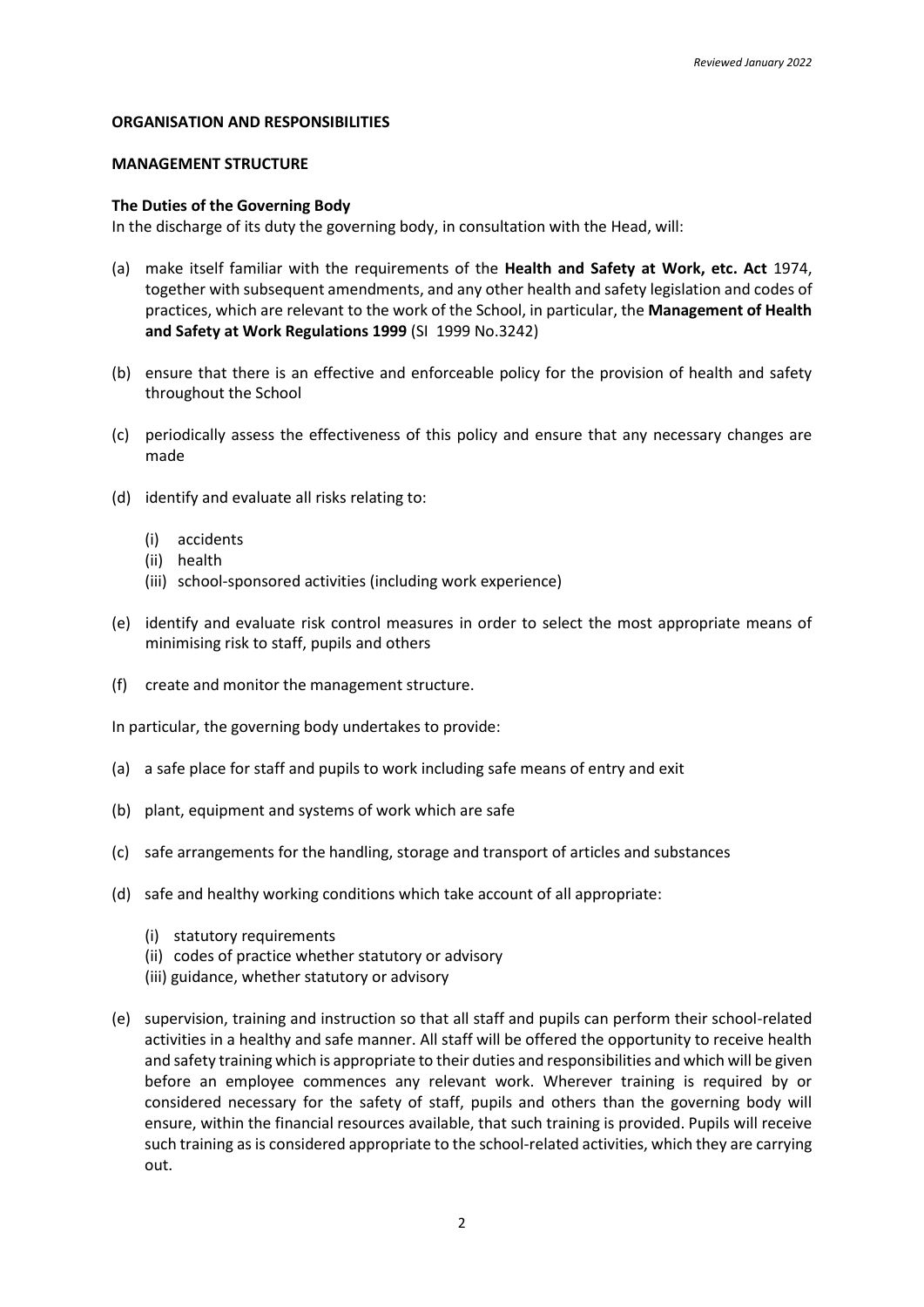- (f) necessary safety and protective equipment and clothing together with any necessary guidance, instruction and supervision.
- (g) adequate welfare facilities.

So far as is reasonably practicable the governing body, through the Head, will make arrangements for all staff, including temporary and voluntary staff and helpers and those on fixed-term contracts to receive comprehensive information on:

- (a) this policy
- (b) all other relevant health and safety matters
- (c) the instruction and training that will be given to all employees so that they may carry out their duties in a safe manner without placing themselves or others at risk.

#### **The Duties of the Head**

As well as the general duties which all members of staff have the Head has responsibility for the dayto-day maintenance and development of safe working practices and conditions for teaching staff; nonteaching staff; ancillary staff; pupils, visitors and any other person using the premises or engaged in activities sponsored by the School and will take all reasonable practicable steps to achieve this end through the heads of the appropriate departments, senior members of staff, teachers and others as appropriate.

The Head is required to take all necessary and appropriate action to ensure that the requirements of all relevant legislation, codes of practice and guidelines are met in full at all times.

In particular, the Head will:

- (a) be aware of the basic requirements of the **Health and Safety at Work, etc. Act 1974** and any other health and safety legislation and codes of practices relevant to the work of the School
- (b) ensure, at all times, the health, safety and welfare of staff, pupils and others using the School premises or facilities or services or attending or taking part in school-sponsored activities
- (c) ensure safe working conditions for the health, safety and welfare of staff, pupils and others using the School premises and facilities
- (d) ensure safe working practices and procedures throughout the School including those relating to the provision and use of machinery and other apparatus so that each task is carried out to the required standards and so that all risks are controlled
- (e) consult with members of staff, including the safety representatives, on all health and safety matters
- (f) arrange systems of risk assessment to allow the prompt identification of potential hazards
- (g) carry out periodic reviews and safety audits on the findings of the risk assessment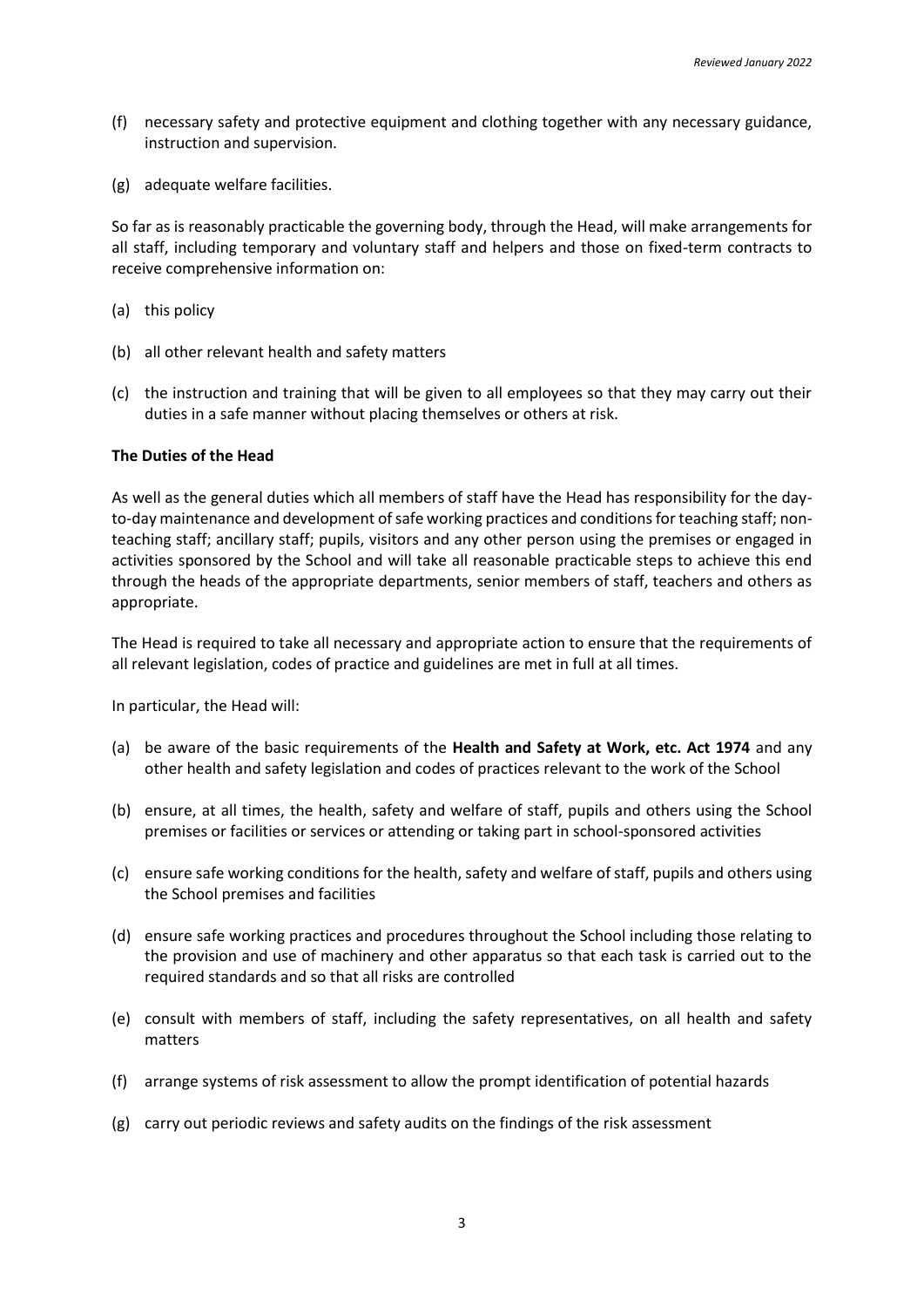- (h) identify the training needs of staff and pupils and ensure, within the financial resources available, that all members of staff and pupils who have identified training needs receive adequate and appropriate training and instruction in health and safety matters
- (i) encourage staff, pupils and others to promote health and safety
- (j) ensure that any defects in the premises, its plant, equipment or facilities which relate to or may affect the health and safety of staff, pupils and others are made safe without delay
- (k) encourage all employees to suggest ways and means of reducing risks
- (l) collate accident and incident information and, when necessary, carry out accident and incident investigations
- (m) monitor the standard of health and safety throughout the school, including all school-based activities, encourage staff pupils and others to achieve the highest possible standards and discipline those who consistently fail to consider their own well-being or the health and safety of others
- (n) monitor first aid and welfare provision
- (o) monitor the management structure, along with the governors.

#### **The Duties of Supervisory Staff**

All supervisory staff (e.g., heads of departments, coordinators, science technicians) will make themselves familiar with the requirements of the **Health and Safety at Work, etc. Act 1974** and any other health and safety legislation and codes of practice which are relevant to the work of their area of responsibility.

In addition to the general duties which all members of staff have, they will be directly responsible to the Head or the member of staff nominated by the Head to have overall day-to-day responsibility for the implementation and operation of the School's health and safety policy within their relevant departments and areas of responsibility.

They will take a direct interest in the School's Health & Safety policy and in helping other members of staff, pupils and others to comply with its requirements.

As part of their day-to-day responsibilities they will ensure that:

- (a) safe methods of working exist and are implemented throughout their department
- (b) health and safety regulations, rules, procedures and codes of practice are being applied effectively
- (c) staff pupils and others under their jurisdiction are instructed in safe working practices
- (d) new employees working within their department are given instruction in safe working practices
- (e) regular safety inspections are made of their area of responsibility as required by the Head or as necessary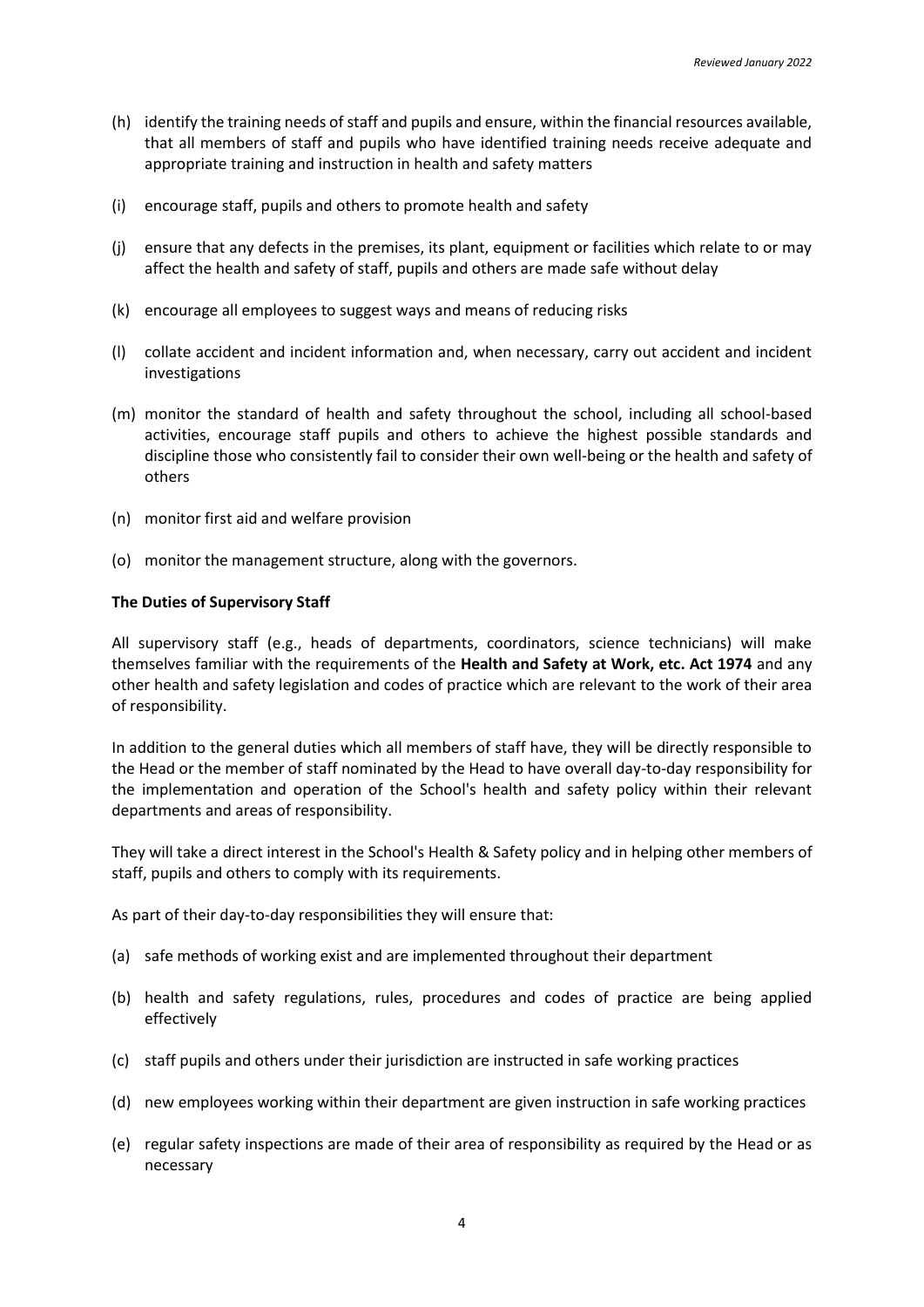- (f) positive, corrective action is taken where necessary to ensure the health and safety of all staff, pupils and others
- (g) all plant, machinery and equipment in the department in which they work is adequately guarded
- (h) all plant, machinery and equipment in the department in which they work is in good and safe working order
- (i) all reasonable practicable steps are taken to prevent the unauthorised or improper use of all plant machinery and equipment in the department in which they work
- (j) appropriate protective clothing and equipment, first aid and fire appliances are provided and readily available in the department in which they work
- (k) toxic, hazardous and highly flammable substances in the department in which they work are correctly used, stored and labelled
- (l) they monitor the standard of health and safety throughout the department in which they work, encourage staff, pupils and others to achieve the highest possible standards of health and safety of others
- (m) all the signs used meet the statutory requirements
- (n) all health and safety information is communicated to the relevant persons
- (o) they report, as appropriate, any health and safety concerns to the appropriate individual.

#### **The Duties of All Members of Staff**

All staff will make themselves familiar with the requirements of the **Health and Safety at Work, etc., Act 1974** and any other health and safety legislation and codes of practice which are relevant to the work. They should:

- (a) take reasonable care of their own health and safety and any other persons who may be affected by their acts or omissions at work
- (b) as regards any duty or requirements imposed on his or her employer or any other persons by or under any of the relevant statutory provisions, co-operate with him or her so far as necessary to enable that duty or requirement to be performed or complied with.

All staff are expected to familiarise themselves with the health and safety aspects of their work and to avoid conduct which would put them or anyone else at risk.

In particular, all members of staff will:

- (a) be familiar with the safety policy and any and all safety regulations as laid down by the governing body
- (b) ensure health and safety regulations, rules, routines and procedures are being applied effectively by both staff and pupils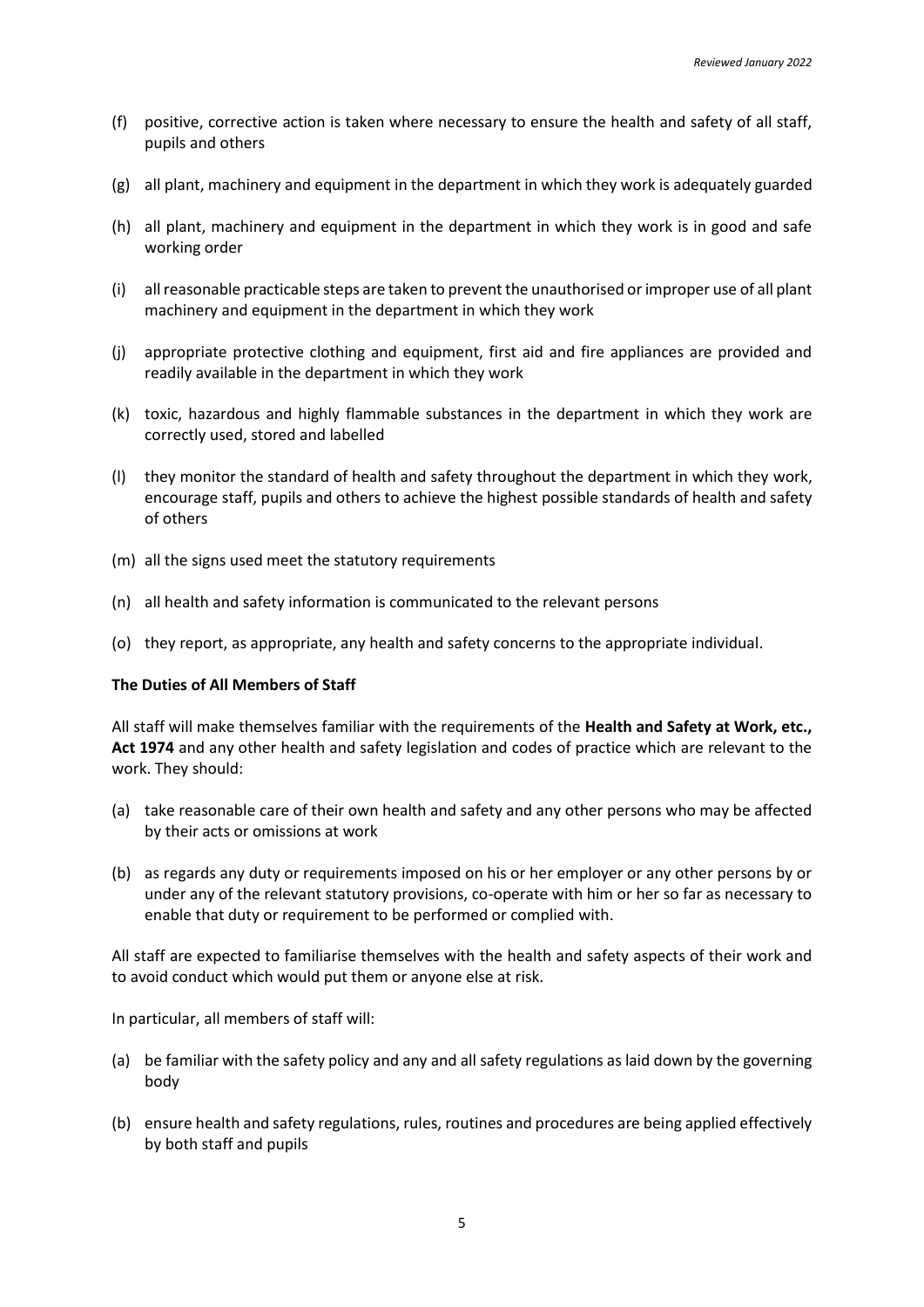- (c) see that all plant, machinery and equipment is adequately guarded
- (d) see that all plant, machinery and equipment is in good and safe working order
- (e) not make unauthorised or improper use of plant, machinery and equipment
- (f) use the correct equipment and tools for the job and any protective equipment or safety devices which may be supplied
- (g) ensure that toxic, hazardous and highly flammable substances are correctly used, stored and labelled
- (h) report any defects in the premises, plant, equipment and facilities which they observe
- (i) take an active interest in promoting health and safety and suggest ways of reducing risks.

### **Staff Consultative Arrangements**

The governing body, through the Head, will make arrangements for the establishment of a safety committee by incorporating agenda items on health and safety matters into existing consultative groups. Representation on this committee will cover all appropriate areas of work or special hazards.

#### **Codes of Practice and Safety Rules**

In consultation with the governing body (where appropriate) and taking into account the requirements of this statement the safety committee will approve (where necessary) codes of practice for the observation of safety requirements in school.

From time to time the Department for Education (DfE) the Health and Safety executive and other regulatory or advisory bodies will issue codes of practice on particular topics for the guidance of headteachers and others who are in control of educational premises, who will normally incorporate such codes into their health and safety policy and procedures. If the Head considers the inclusion of all or any such documents into this policy to be inappropriate, it must be demonstrated to the satisfaction of the governing body that codes of practice and methods of working which achieve a similar or higher standard of health and safety have been already introduced.

#### **Review**

The governing body will review this policy statement annually and update, modify or amend it as it considers necessary to ensure the health, safety and welfare of staff and pupils.

#### **PROCEDURES AND INSTRUCTIONS FOR IMPLEMENTING THE HEALTH AND SAFETY POLICY**

## **Safety Training**

Safety training is regarded as an indispensable ingredient of an effective health and safety programme. It is essential that all personnel in the organisation be trained to perform his or her job effectively and safely. It is the opinion of the management of King Edward's School Witley that if a job is not done safely then it is not done effectively.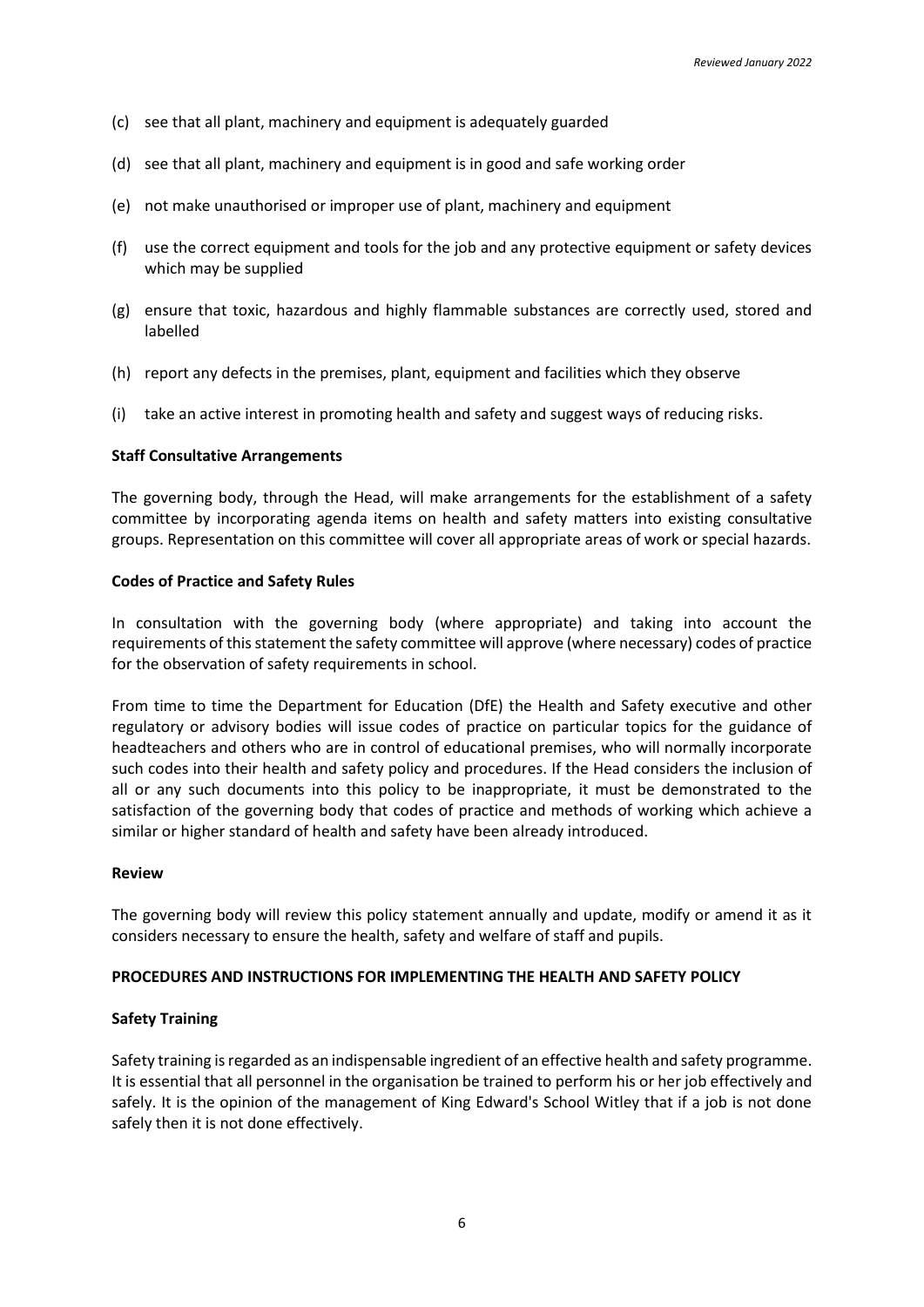All personnel will be trained in safe working practices and procedures prior to being allocated any new role. Training will include advice on the use and maintenance of personal protective equipment appropriate to the task concerned and the formulation of emergency contingency plans.

Training sessions will be held once a term or as often as is deemed necessary and will provide another opportunity for personnel to express any fears or concerns they might have about their tasks.

The person with the responsibility for safety training is detailed below:

| <b>Job Title</b>        | <b>Name</b>            | <b>Department</b> |
|-------------------------|------------------------|-------------------|
| Health & Safety Manager | <b>Phillip Sanders</b> | Estates           |

In the Health & Safety Manager's absence, in relation to any aspect of his role, the Head of Estates, Mr Richard Hooker, will deputise, reporting to the Deputy Bursar.

## **Workplace Inspections**

It is the policy of King Edward's School Witley to comply with the Workplace (Health, Safety & Welfare) Regulations 1992.

Regular inspections of the School and workplaces will be conducted by the Health & Safety Manager. In addition inspections will be conducted in the relevant areas whenever there are significant changes in the nature of the running of the School.

Workplace inspections will also provide an opportunity to review the continuing effectiveness of the policy and to identify areas where revision of the policy may be necessary.

## **Work Equipment**

It is the policy of King Edward's School Witley to comply with the law as set out in the Provision and Use of Work Equipment Regulations (PUWER) 1998 and 2002 amendment.

King Edward's School Witley will endeavour to ensure that all equipment used in the School/workplace is safe and suitable for the purpose for which it is used.

All personnel will be provided with adequate information and training to enable them to use work equipment safely.

The use of any work equipment which could pose a risk to the wellbeing of persons in or around the School/workplace will be restricted to authorised persons.

All work equipment will be maintained in good working order and repair.

All personnel will be provided with such protection as is adequate to protect them from dangers occasioned by the use of work equipment.

All work equipment will be clearly marked with health and safety warnings where appropriate.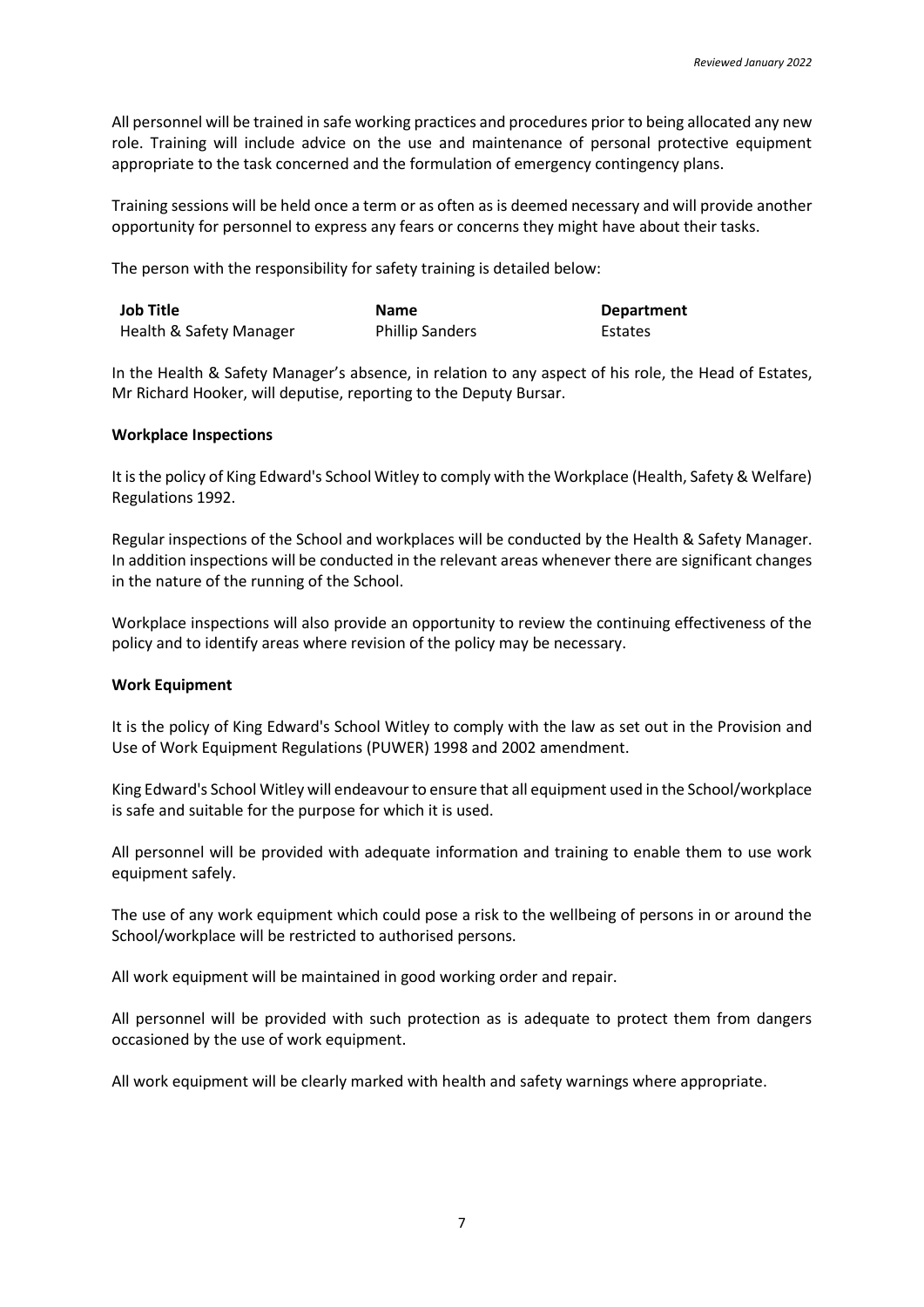## **Personal Protective Equipment**

It is the policy of King Edward's School Witley to comply with the law as set out in the Personal Protective Equipment at Work Regulations 1992.

All personnel who may be exposed to a risk to their health and safety while at work will be provided with suitable, properly fitting and effective personal protective equipment.

All personal protective equipment provided by King Edward's School Witley will be properly assessed prior to its provision.

All personal protective equipment provided by King Edward's School Witley will be maintained in good working order.

All personnel provided with personal protective equipment by King Edward's School Witley will receive comprehensive training and information on the use, maintenance and purpose of the equipment.

King Edward's School Witley will endeavour to ensure that all personal protective equipment provided is used and used properly by its employees/staff.

### **Manual Handling Operations**

It is the policy of King Edward's School Witley to comply with the law as set out in the Manual Handling Operations Regulations 1992.

Manual handling operations will be avoided as far as is reasonably practicable where there is a risk of injury.

Where it is not possible to avoid manual handling operations an assessment of the operation will be made taking into account the task, the load, the working environment and the capability of the individual concerned. An assessment will be reviewed if there is any reason to suspect that it is no longer valid.

All possible steps will be taken to reduce the risk of injury to the lowest level possible.

#### **Display Screen Equipment**

It is the policy of King Edward's School Witley to comply with the law as set out in the Health and Safety (Display Screen Equipment) Regulations 1992.

King Edward's School Witley will conduct health and safety assessments of all workstations staffed by employees/staff who use VDU screens as part of their usual work and will ensure that all workstations meet the requirements set out in the Schedule to the Regulations.

The risks to users of VDU screens will be reduced to the lowest extent reasonably practicable.

- VDU screen users should take periodic breaks from the VDU by doing alternative work.
- Eyesight tests for regular VDU screen users will be reimbursed up to a maximum of £25 for VDU screen users on written request to the HR Advisor once every two years, unless recommended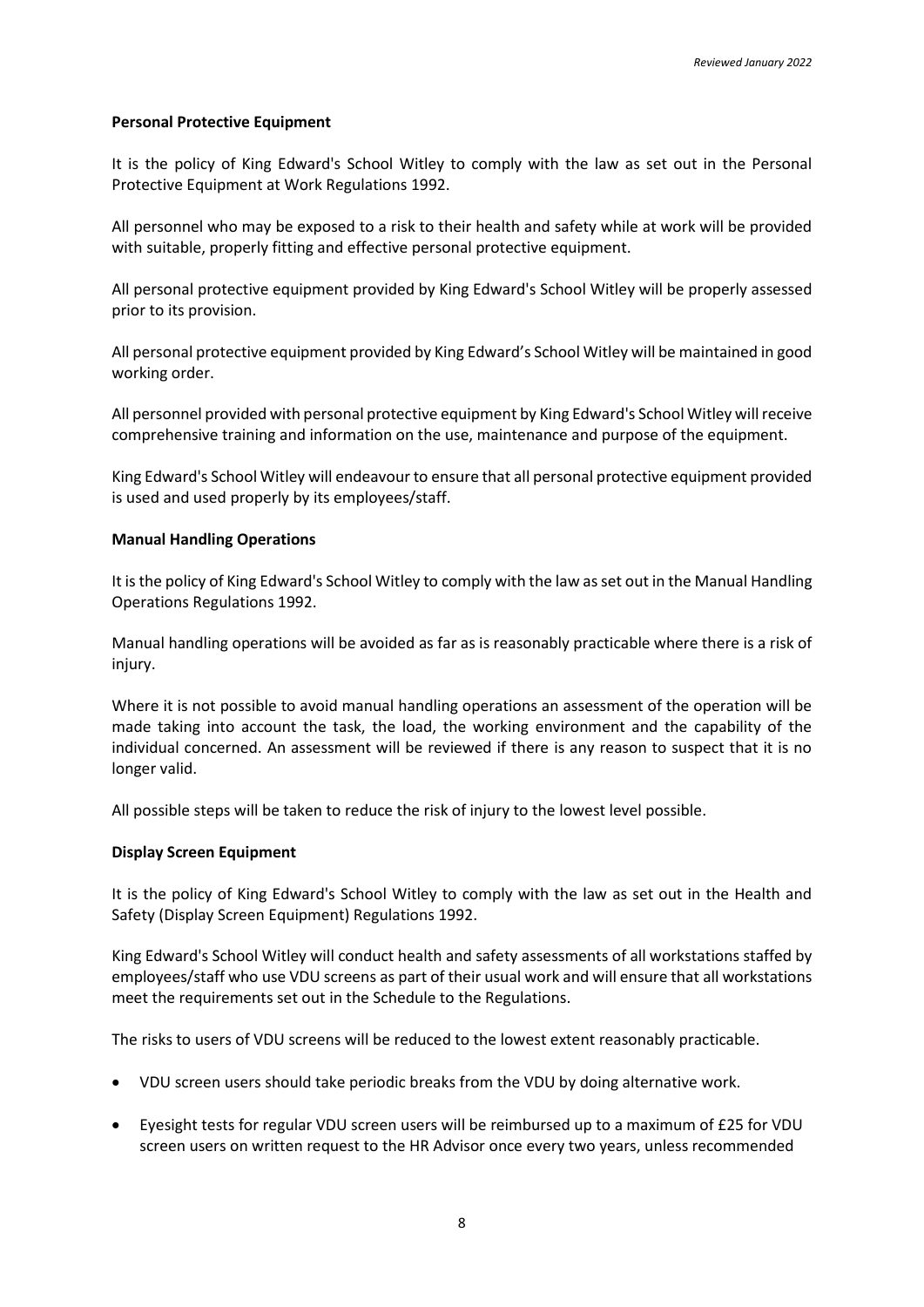more often, and in writing, by a qualified optician. The HR Department holds a record of which roles are regarded as "VDU users".

- Where prescribed, VDU screen users will be reimbursed a maximum of £65 towards the cost of basic glasses/lenses that are required **solely and specifically for VDU** use. (This does not include varifocal or bifocal prescriptions as these are for a variety of uses.) Evidence of the solely and specifically for VDU prescription, together with the receipt and a completed expenses claim form authorised by the DoFA will be required before reimbursement is made.
- All VDU screen users will be given appropriate and adequate training on the health and safety aspects of this type of work and will be given further training and information whenever the organisation of the workstation is substantially modified.

## **Control of Hazardous Substances**

It is the policy of King Edward's School Witley to comply with the law as set out in the Control of Substances Hazardous to Health Regulations (COSHH) 2002 and 2004 amendment.

A risk assessment will be conducted of all work involving exposure to hazardous substances. The assessment will be based on manufacturers' and suppliers' health and safety guidance and our own knowledge of the work process.

King Edward's School Witley will ensure that exposure of personnel to hazardous substances is minimised and adequately controlled in all cases.

All personnel who will come into contact with hazardous substances will receive comprehensive and adequate training and information on the health and safety issues relating to that type of work.

Assessments will be reviewed periodically, whenever there is a substantial modification to the work process and if there is any reason to suspect that the assessment may no longer be valid.

#### **Fire Safety**

King Edward's School Witley's Fire Safety Policy is to comply with the Regulatory Reform (Fire Safety) Order 2005 and procedures take account of special fire hazards in specific areas of the workplace and, where appropriate, have been compiled with the assistance of the local fire service.

Fire risk assessments are carried out and routinely reviewed to meet the requirements of the Regulatory Reform (Fire Safety) Order 2005.

The local fire service staff provide advice to enable compliance with fire safety and prevention codes, for reviewing School practices and procedures, testing fire fighting, prevention and protection equipment, and for advising on safe practices and procedures.

All personnel within the School have a duty to report immediately any fire, smoke or potential fire hazards to the fire service (dial 9 999).

All personnel have a duty to conduct their operations in such a way as to minimise the risk of fire. This involves taking care when working, keeping combustible materials separate from sources of ignition and avoiding unnecessary accumulation of combustible materials.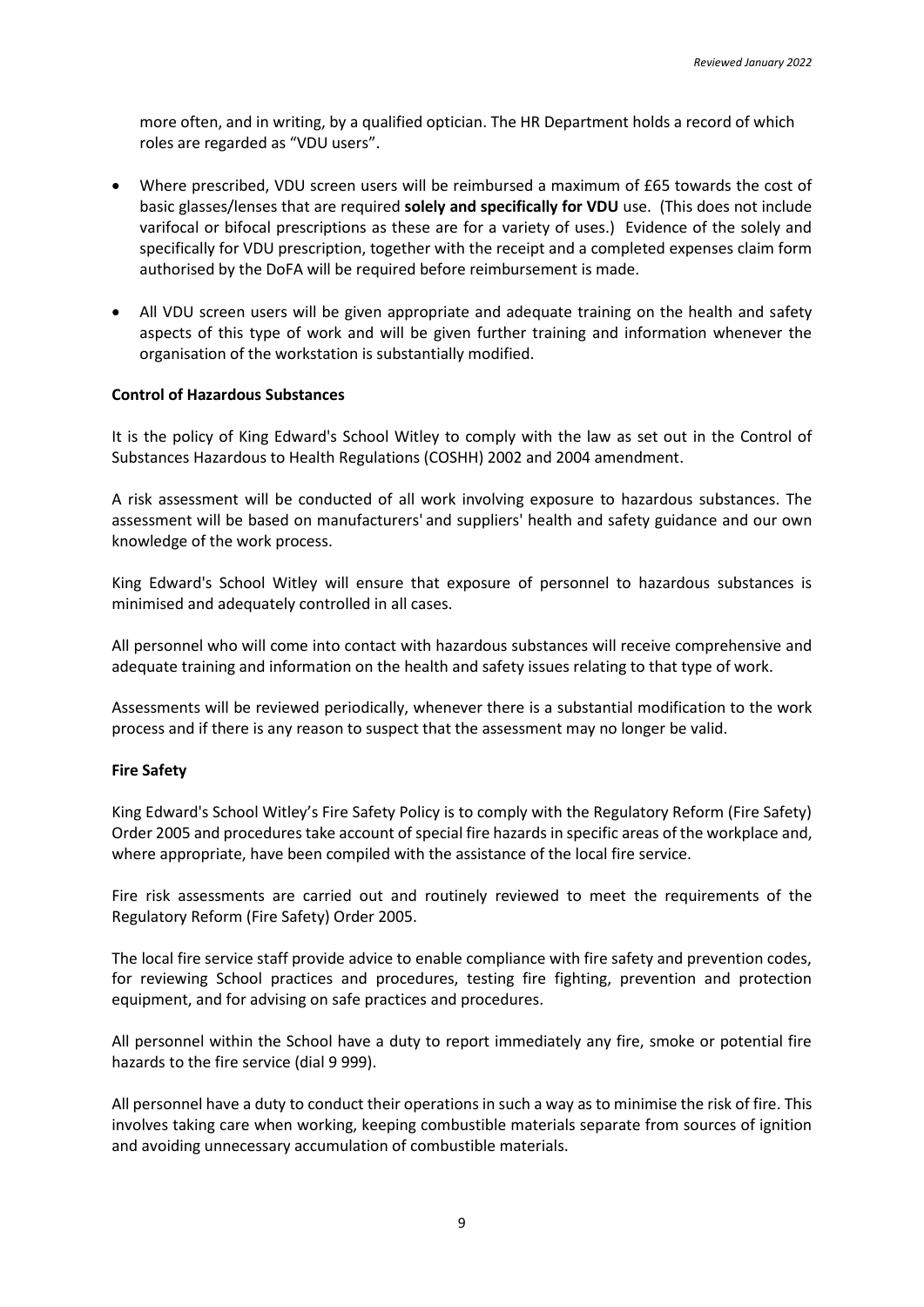The Duty Fire Officer is responsible for the provision, maintenance and testing of fire prevention and detection equipment, together with testing fire fighting equipment.

Heads of Departments are responsible for keeping their departmental areas safe from fire, ensuring that their staff are trained in proper fire prevention practices and emergency procedures.

### **Fire Detection Equipment**

Smoke detectors and manually operated fire alarms are located at strategic points throughout the School.

## **Fire Fighting Equipment**

Fire extinguishers are located at strategic points throughout the School. Personnel are expected to tackle a fire themselves only if it would pose no threat to their personal safety to do so. If the situation is dangerous or potentially dangerous the person should activate the alarm and evacuate the building immediately.

### **Fire Doors**

Fire doors designed to slow the spread of fire and smoke throughout the School have been installed at strategic points. Fire doors are designed to close automatically after opening and must never be blocked, jammed or tied open.

#### **Fire Exits**

Fire exits are located at strategic points throughout the school. Exit doors and corridors must never be locked, blocked or used as storage space.

Emergency lighting has been installed in exit corridors, above emergency exit doors and throughout the School in case of power failure.

## **Smoking**

Smoking is prohibited in all areas of the School.

## **Fire Orders**

King Edward's School Witley Fire Orders are on Firefly, are a separate policy on the School website and can be accessed through section VI of the Staff Employment Handbook.

## **Emergency Evacuation Procedure**

In the event of the fire alarm being activated, or in any other emergency situation (such as a bomb scare) all personnel must leave the building by the nearest available exit and assemble at the designated assembly point. The designated assembly points for each house/department (see Annex B of Fire Orders). Practice fire drills (night and day) will be conducted every term to ensure personnel's familiarity with emergency evacuation procedures.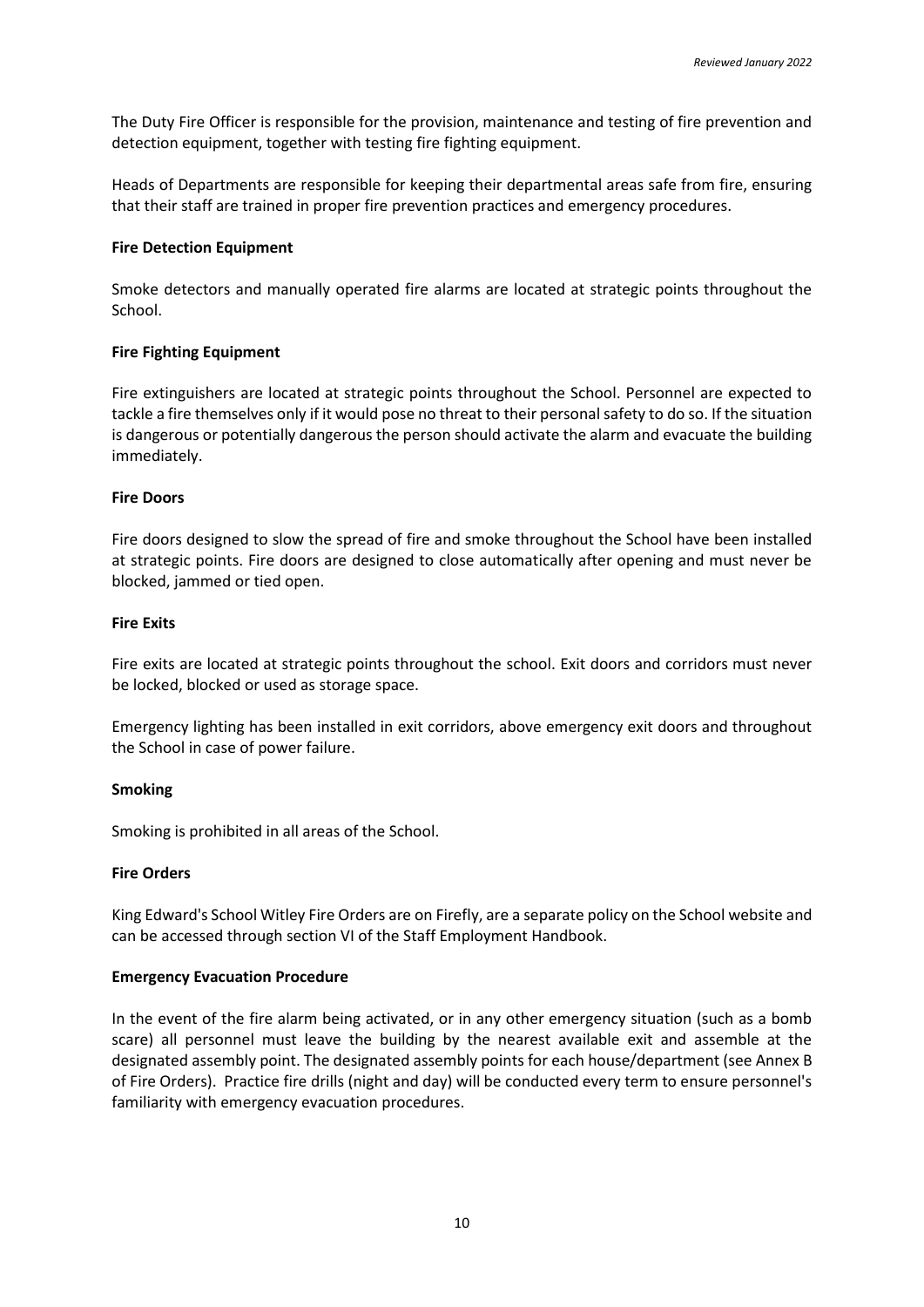## **Legionella**

King Edward's School Witley reviews its legionella risk assessment on an annual basis. Contractors are appointed to undertake regular statutory and non-statutory checks as follows:

- Monthly temperature checks
- Quarterly Water quality checks and shower head inspections, including cleaning as required
- 6 monthly TMV inspections
- Annually Water tank inspections and clean

The King Edward's maintenance team undertake monthly flushing on all little used outlets and monthly temperature tests.

The Responsible Person at King Edward's School Witley is the Estates Bursar.

## **Portable Electrical Equipment**

King Edward's School Witley reviews its Electrical Equipment risk assessment on an annual basis.

Whole school PA testing is undertaken on an annual basis across the School. Outside of the annual testing programme testing is available on an ad hoc basis. Staff should contact the Estates team to request PA testing on all new electrical equipment before it is used on site. Matrons are to liaise with pupils to ensure that any new pupil equipment receives testing as required.

### **Site Security**

King Edward's School Witley considers site security is of paramount importance to ensure the safety of pupils and staff. The King Edward's site is contained within a secure perimeter which is accessed by controlled pedestrian and vehicle access points. All buildings are locked at 7pm and the site perimeter is locked no later than 10pm. Within the site perimeter, all external doors are lockable, with keypad entry to key access points. The site is monitored by CCTV.

Staff wear lanyard identification and know to challenge anyone who is found on-site without a lanyard.

The site is monitored at night by an external security contractor who monitor buildings and site out of hours.

## **On-Site Vehicle Movement**

There are areas where vehicles and pedestrians overlap within the King Edward's School Witley site, such as the main School car park. Pedestrian walkways are clearly marked and protected by barriers. Where pedestrian crossings cross traffic, zebra crossing markings have been painted on the tarmac in well-lit areas.

Traffic management, including the use of speed humps, is installed along the Gurdon's Lane entrance to the main car park to reduce vehicle speed.

## **Accident Investigation & Reporting**

It is the policy of King Edward's School Witley to comply with the Reporting of Injuries, Diseases and Dangerous Occurrences Regulations (RIDDOR) 1995 and 2013 amendment.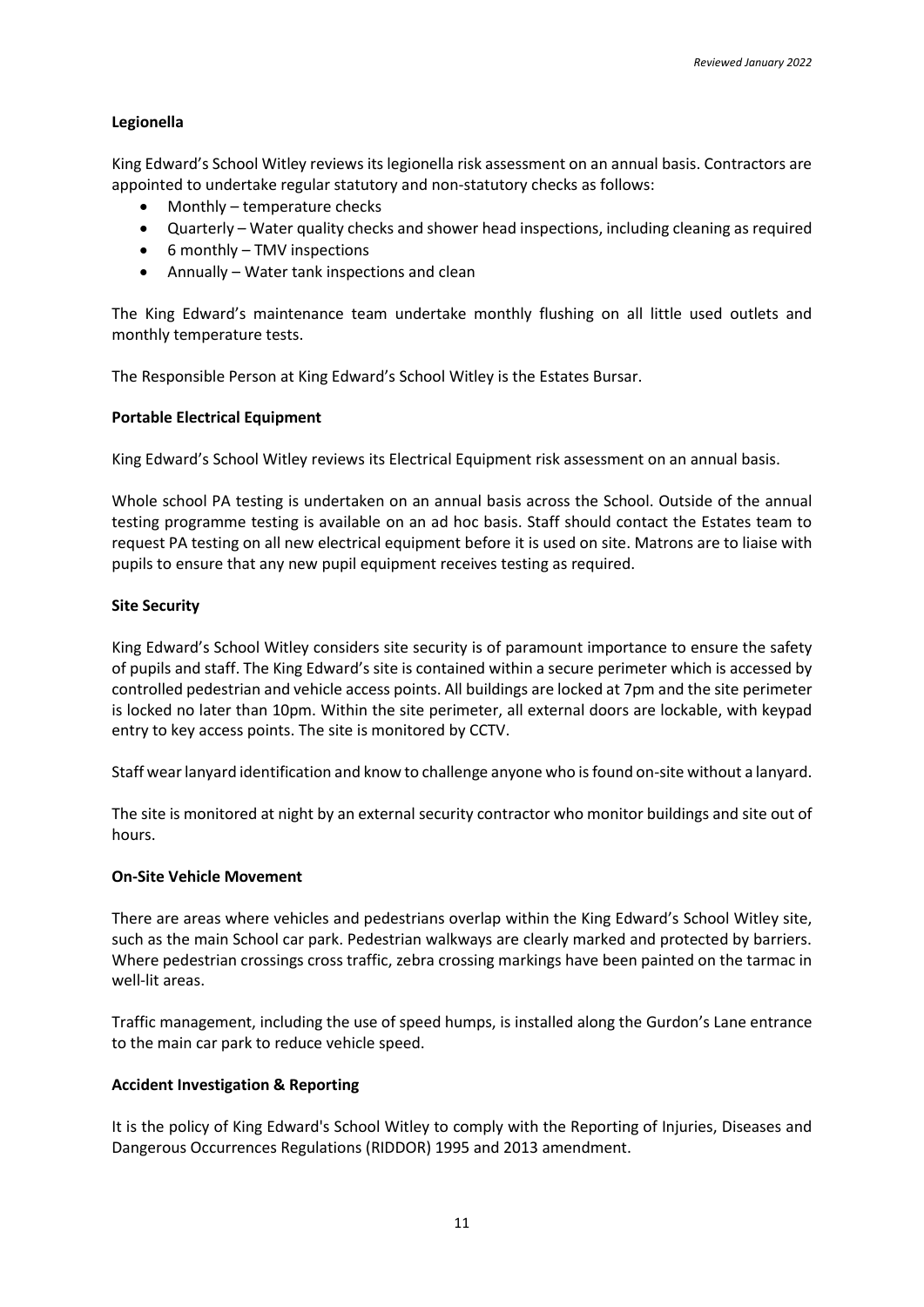King Edward's School Witley sees accident investigation as a valuable tool in the prevention of future incidents. In the event of an accident resulting in an injury under RIDDOR a report will be drawn up detailing:

- the circumstances of the accident including photographs and diagrams wherever possible
- the nature and severity of the injury sustained
- the identity of any eyewitnesses
- the time, date and location of the incident
- the date of the report

All eyewitness accounts will be collected as near to the time of the accident as is reasonably practicable. Any person required to give an official statement has the right to have a lawyer or trade union representative present at the School's expense.

The completed report will then be submitted to the Health & Safety Manager who will attempt to discover why the accident occurred and what action should be taken to avoid a recurrence of the problem. He will report the matter to the Health & Safety Sub-Committee.

A follow up report will be completed after a reasonable period of time examining the effectiveness of any new measures adopted.

All non-RIDDOR reportable accidents are to be recorded within the accident books located in the Reception Office and Medical Centre.

The Health and Safety Manager reviews accident data on a termly basis and reports all data and trends to the Health and Safety sub-committee.

## **First Aid**

The arrangements for first aid provision will be suitable to cope with all foreseeable major incidents.

At the discretion of the governing body other staff will be given such training in first aid techniques as is required to give them a basic, minimum level of competence. This level will be agreed by the governing body after seeking appropriate advice. The number of such trained but uncertificated first aiders will be determined by the governing body as that being sufficient to meet the needs of all foreseeable circumstances.

Supplies of first aid material will be held at various locations throughout the School. These locations will be determined by the Medical Centre Manager and Health and Safety Officer. They will be prominently marked and all staff will be advised of their position. The materials will be checked regularly and any deficiencies made good without delay.

Adequate and appropriate first aid provision will form part of the arrangements for all out-of-school activities.

A record will be made of each occasion any member of staff, pupil or other person receives first aid treatment either on the School premises or as part of a school-related activity.

## **Accident Procedure**

First aid stations are located in areas where personnel are concentrated around the School. All first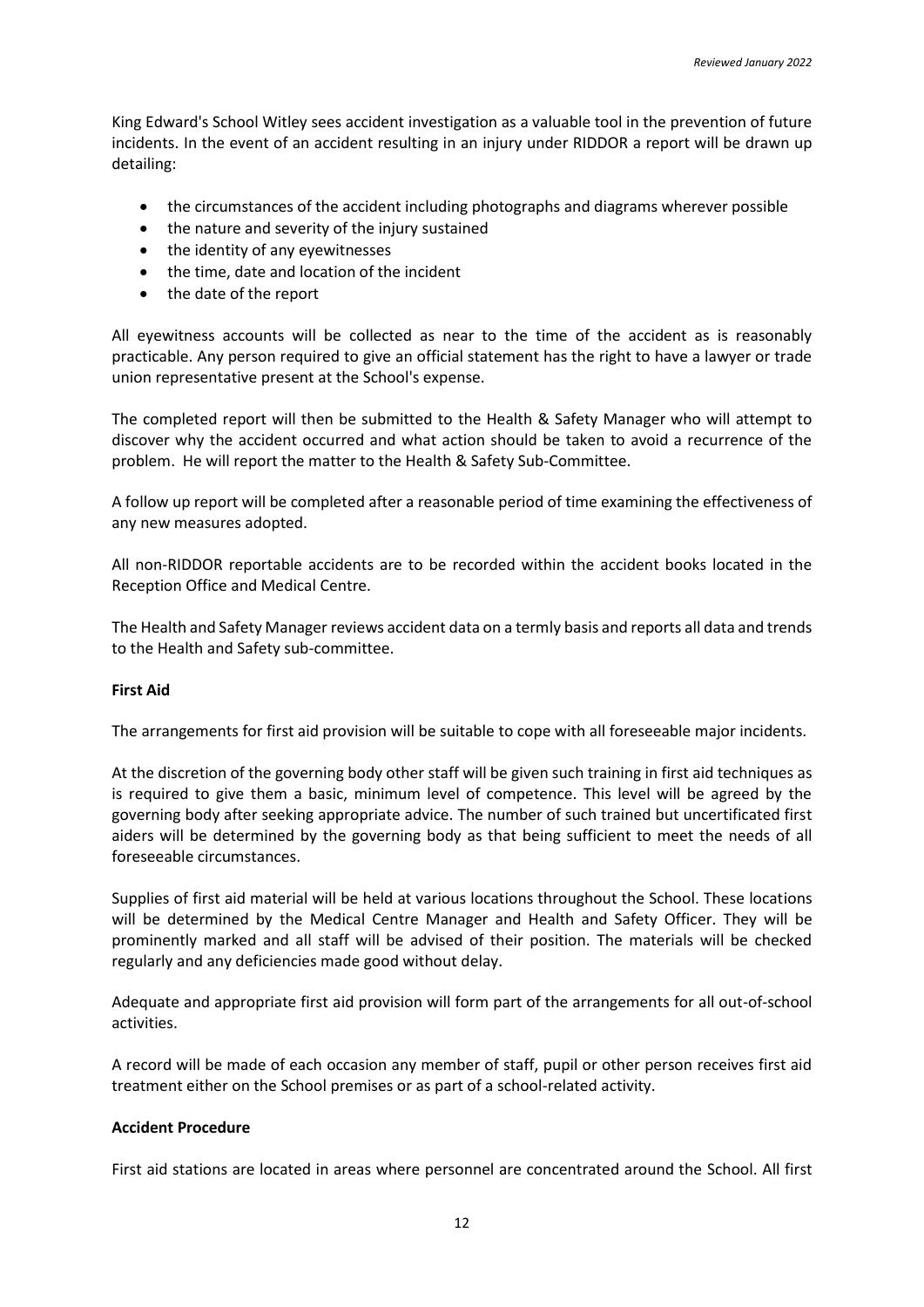aid stations are clearly marked and are easily accessible by all personnel during all working hours.

One person holding a current first aid certificate is responsible for the proper use and maintenance of each first aid station.

The Medical Centre is responsible for the day-to-day medical needs of all pupils in the School. They will provide medical cover to all first aid causalities being sent to the Medical Centre. Qualified first aiders are shown in appendix 2 of the First Aid Policy.

### **Hirers, Contractors and Others**

When the premises are used for purposes not under the direction of the Head then the principal person in charge of the activities for which the premises are in use will have responsibility for safe practices.

The Head or the coordinator will seek to ensure that hirers, contractors and others who use the School premises conduct themselves and carry out their operations in such a manner that all statutory and advisory safety requirements are met at all times.

When the School premises or facilities are being used out of normal school hours for a schoolsponsored activity then, for the purposes of this policy, the organiser of that activity, even if an employee, will be treated as a hirer and will comply with the requirements of this section.

When the premises are hired to persons outside the employ of the governing body, it will be a condition for all hirers, contractors and others using the School premises or facilities that they are familiar with this policy, that they comply with all safety directives of the governing body and that they will not without the prior consent of the governing body:

- introduce equipment for use on the School premises
- alter fixed installations
- remove fire and safety notices or equipment
- take any action that may create hazards for persons using the premises or the staff or pupils of the School.

All contractors who work on the School premises are required to ensure safe working practices by their own employees under the provisions of the **Health and** Safety at **Work, etc., Act** 1974 and must pay due regard to the safety of all persons using the premises in accordance with sections 3 & 4 of the **Health and Safety at Work, etc. Act 1974.**

In instances where the contractor creates hazardous conditions and refuses to eliminate them or to take action to make them safe the Head will take such actions as are necessary to prevent persons in his or her care from risk of injury.

The governing body draws the attention of all users of the School premises (including hirers and contractors) to Section 8 of the **Health and Safety at Work, etc., Act 1974,** which states that no person shall intentionally or recklessly interfere with or misuse anything which is provided in the interests of health, safety or welfare in pursuance of any of the relevant statutory provisions.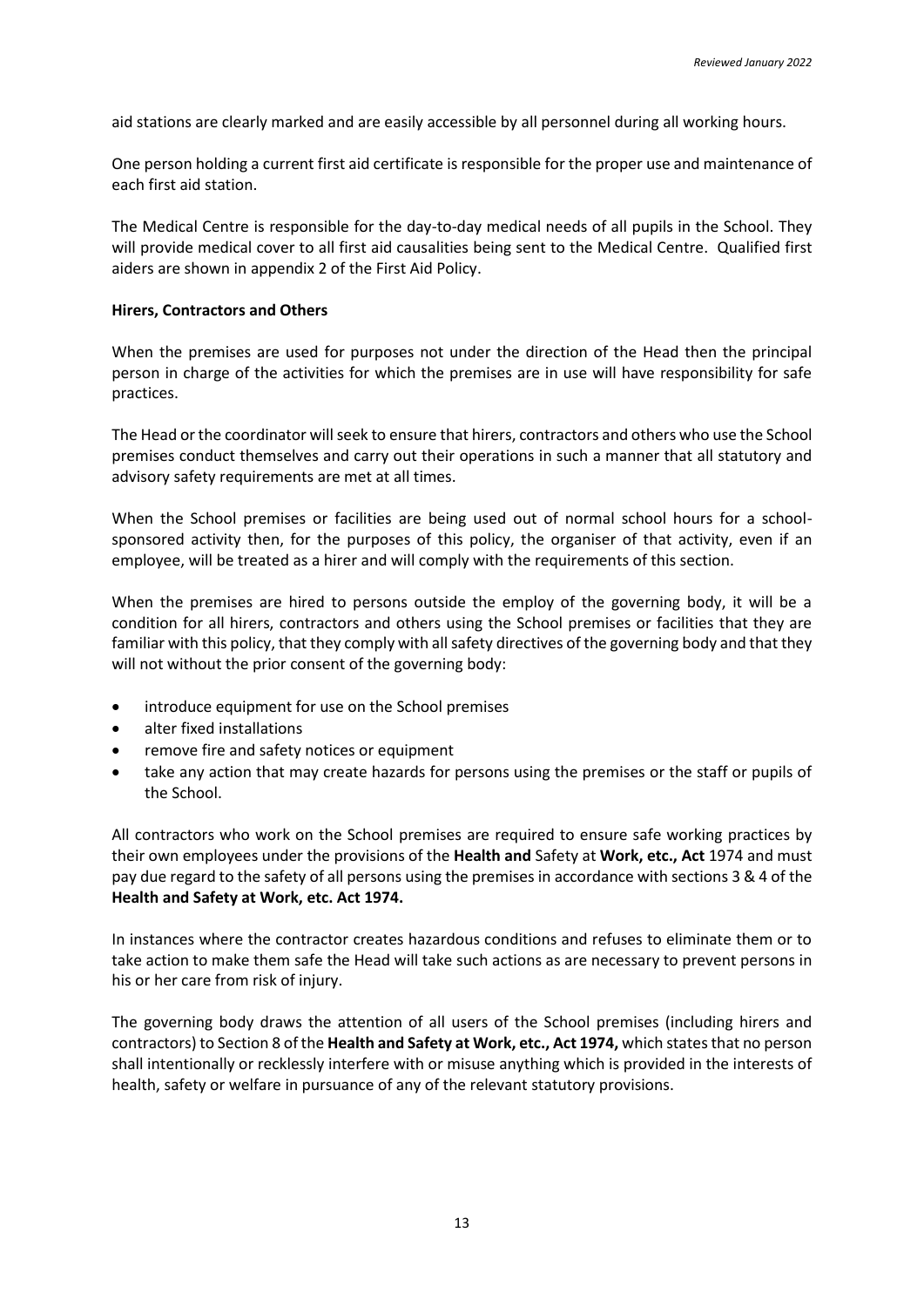## **Safety Rules**

### **General**

All personnel should be aware of, respect and adhere to the rules and procedures contained in this policy statement.

- 1. All personnel shall immediately report any unsafe practices or conditions to the Health & Safety Officer.
- 2. Any person under the influence of alcohol or any other intoxicating drug which might impair motor skills or judgment, whether prescribed or otherwise, shall not be allowed on the premises.
- 3. Horseplay, practical joking or any other acts which might jeopardize the health and safety of any other person are forbidden.
- 4. Any person whose levels of alertness and/or ability are reduced due to illness or fatigue will not be allowed on the premises if this might jeopardize the health and safety of that person or any other person.
- 5. Personnel shall not adjust, move or otherwise tamper with any electrical equipment, machinery or air or water lines in a manner not within the scope of their duties, unless instructed to do so by a senior member of staff.
- 6. All waste materials must be disposed of in accordance with the instructions and in such a way that they do not constitute a hazard to other personnel.
- 7. No person should undertake a task which appears to be unsafe.
- 8. No person should undertake a task until he or she has received adequate safety instruction and is authorised to carry out the task.
- 9. All injuries must be reported to the Health & Safety Manager or a delegated representative.
- 10. Personnel should take care to ensure that all protective guards and other safety devices are properly fitted and in good working order and shall immediately report any deficiencies to the Head of Department or the Health & Safety Manager.
- 11. Work shall be well planned and supervised to avoid injuries in the handling of heavy materials and while using equipment.
- 12. No personnel should use chemicals without the knowledge required to work with those chemicals safely.
- 13. Suitable clothing and footwear will be worn at all times. Personal protective equipment shall be worn wherever appropriate.
- 14. All personnel are expected to attend departmental safety meetings.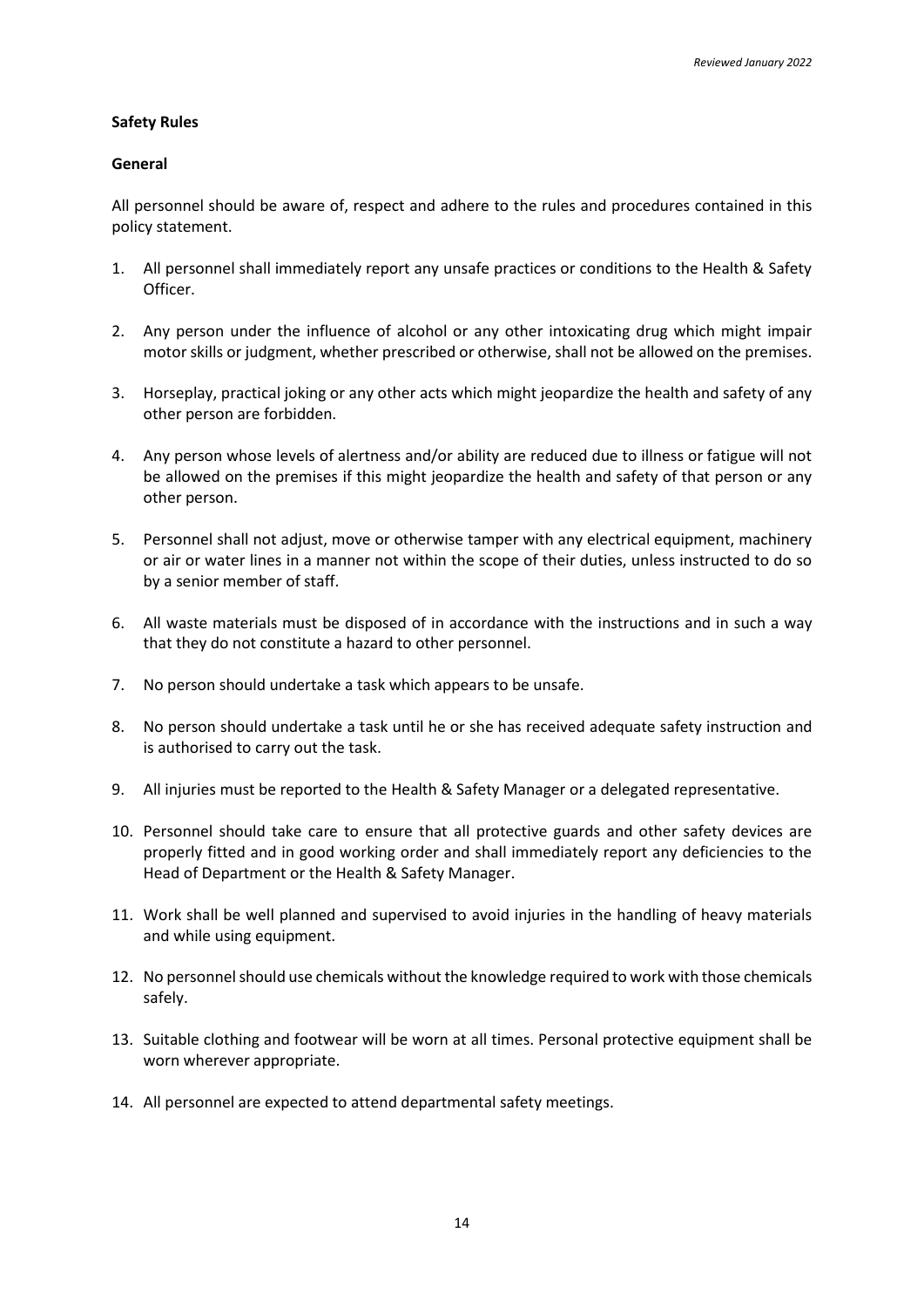### **Working Environment**

- 1. Work sites must be kept clean and tidy.
- 2. Any spillage must be cleaned up immediately.
- 3. Waste materials and rubbish must be removed routinely.
- 4. All combustible waste materials must be discarded in sealed metal containers.
- 5. All pits and holes must be covered when not in use and clearly marked with warning signs when in use.

### **Walkways**

- 1. Walkways and passageways must be kept clear from obstructions at all times.
- 2. If a walkway or passageway becomes wet it should be clearly marked with warning signs and/or covered with non-slip material.
- 3. Trailing cables are a trip hazard and should not be left in any passageway.
- 4. Any change in the floor elevation of any walkway or passageway must be clearly marked.
- 5. Where objects are stored in or around a passageway, care must be taken to ensure that no long or sharp edges jut out into the passageway in such a way as to constitute a safety hazard.
- 6. Where a passageway is being used by any vehicles or other moving machinery an alternative route should be used by pedestrians wherever possible. If no alternative route is possible the area should be clearly marked with warning signs.

## **Tool and Equipment Maintenance**

- 1. School machinery and tools are only to be used by qualified and authorised personnel. It is the responsibility of the supervisor to determine who is authorised to use specific tools and equipment.
- 2. It is the responsibility of all employees/staff to ensure that any tools or equipment they use are in a good and safe condition. Any tools or equipment which are in any way defective must be repaired or replaced.
- 3. All tools must be properly and safely stored when not in use.
- 4. No tool should be used without the manufacturers recommended shields, guards or attachments.
- 5. Approved personal protective equipment must be properly used where appropriate.
- 6. Persons using machine tools must not wear clothing, jewellery or long hair in such a way as might pose a risk to their or anyone else's safety.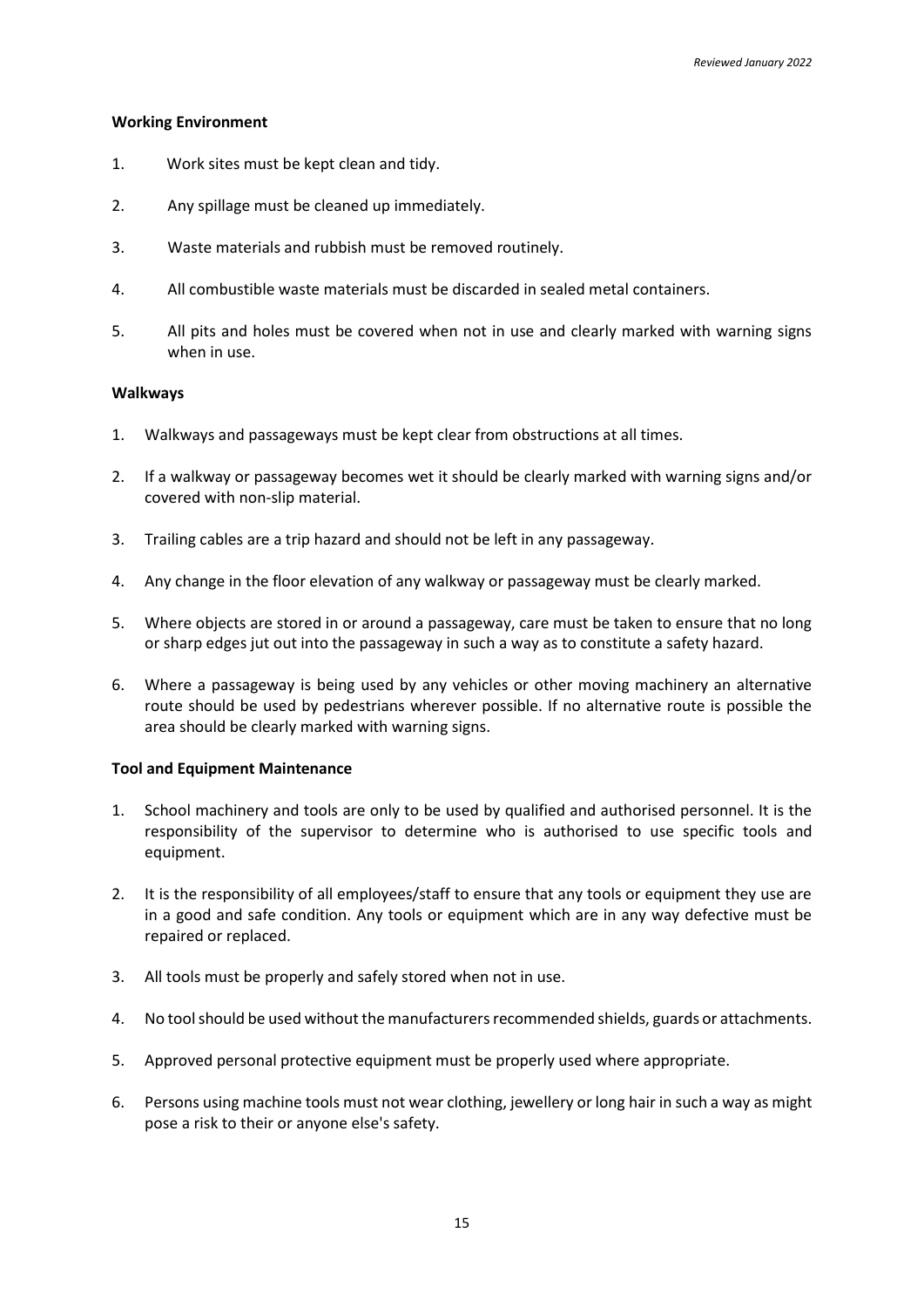7. Employees/staff are prohibited from using any tool or piece of equipment for any purpose other than its intended purpose.

### **Lone Workers**

- 1. All staff are expected to take reasonable responsibility for their own safety/security when working alone, taking such precautions as necessary.
- 2. Line Managers should agree procedures with employees who regularly work alone outside core school hours to enable them to contact the 24 hour Duty Person and for being able to account for them leaving the site.
- 3. Heads of Department, particularly in higher risk areas such as Art, D&T, Science, should make sure that staff working in these areas at weekends and in the evenings are aware of how to contact the 24 hour Duty Person and, if considered appropriate by the HoD, confirm their safe departure to the Duty Person.
- 4. During term time, the Medical Centre is staffed 24 hours a day and is an alternative contact to the Duty Person, especially if medical assistance is required.

## **Personal Protective Equipment**

- 1. Employees/staff must use all personal protective equipment provided to them in accordance with the training and instruction given to them regarding its use.
- 2. Employees/staff who have been provided with personal protective equipment must immediately report any loss of or obvious defect in any equipment provided to their Head of Department or the Health & Safety Manager.

#### **Manual Lifting and Moving**

- 1. Lifting and moving of objects should always be done by mechanical devices rather than manual handling wherever reasonably practicable. The equipment used should be appropriate for the task at hand.
- 2. The load to be lifted or moved must be inspected for sharp edges, slivers and wet or greasy patches.
- 3. When lifting or moving a load with sharp or splintered edges gloves must be worn. Gloves should be free from oil, grease or other agents which might impair grip.
- 4. The route over which the load is to be lifted or moved should be inspected to ensure that it is free of obstructions or spillage which could cause tripping or spillage.
- 5. Employees/staff should not attempt to lift or move a load which is too heavy to manage comfortably.
- 6. Where team lifting or moving is necessary one person should act as coordinator, giving commands to lift, lower, etc.